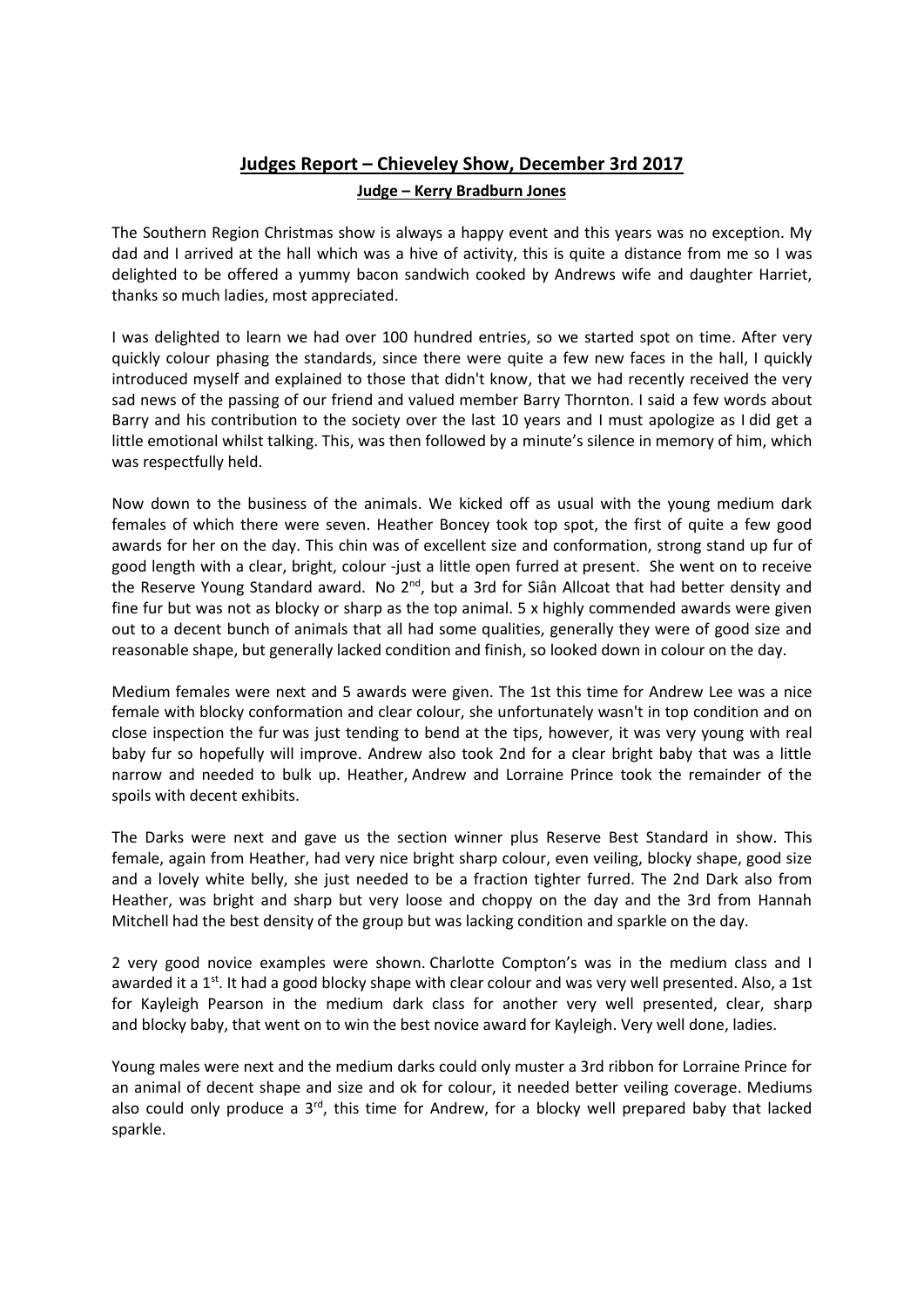Darks were better and produced 4 ribbons. The 1st and Best Young Male for Andrew was of good colour, silky guard hair and reasonable size and shape, he just lacked a little in veiling and finish. The 2nd from Hannah was just a baby and looked to have plenty of potential with clear bright colour, nice guard hair and blocky shape but very out of condition on the day. The 3rd and H.C. from Heather were both reasonable entries. We had 2 novice males entered on the day, and another 1st and Reserve Young Male for Charlotte in the medium darks, a beautiful clear blue colour , fine fur and immaculately presented, he just needs to fill out and needed better density to go further. Well done again Charlotte.

We then moved on to the adult females medium darks, another first for the Donkersley's a clear bright female with good size and slightly open furred. No 2nd but a 3rd also for Karly and Craig that was clear in colour but needed improved size and shape.

No 1st in the medium class but a 2nd for a good blocky female that had strong but open fur and was slightly creamy in the belly. A 3rd for Andrew that had the better fur type but was sadly way out of condition.

Darks were next and all the exhibits gained a ribbon, the 1st went to Andrew for a good-sized female that had strong plushy fur, good eye appeal but was quite narrow in shape. The Donkersley's took 2nd and 3rd for 2 bright females that were very out of condition and needed to grow on and fill out, hopefully, if they are young adults there is still time for this to happen.

On balance the best adult female was the Donkersley's medium dark and Andrew Lee's dark in reserve. Well done both.

We had 2 novice adult females shown by Elisa Snaden, the best was awarded a 2nd for good size and shape with loads of dense fur that was very out of condition and as I pointed out that could be caused by too much cuddling! This sparked quite a chuckle from the audience and the owner did verify this to be spot on at the end of the show! Elisa also was awarded a H.C. for a chinchilla that also had lots of fur but wasn't such a good shape.

Adult males were next and were very sparse at this well attended show, this falls in line with everyone indicating they've had a high number of females this season. Only 2 were exhibited but this group did provide the days Grand Show Champion. D27 was a well veiled, dense, clear, bright male with eye appeal, in good condition and he was blocky and just about big enough, a very worthy winner on the day. Well done again Karly and Craig. Heather Boncey's young female followed up to be the Reserve Standard in show, just being pipped on density and veiling.

One novice adult male was awarded a H.C. to Collette Harris for a large male that sadly was very out of prime on the day.

After a lovely dinner cooked by Andrews wife and Harriet, we pressed on with the young mutations.

Wilson whites were up first and Sian came out on top with a clear bright strong furred white that was in good condition and attractive to the eye. 2<sup>nd</sup> went to Heather Boncey for a chin that was almost as good as the  $1<sup>st</sup>$ , but more open furred. The 3rd for Andrew and H.C. for Dave Green were both reasonable exhibits.

Next were the Beige and top of the shop this time for Cameron Holmes with a blocky fined furred, well veiled clear bright Beige that was presented beautifully and went all the way to Reserve Mutation in show, well done. 2nd for Sian with another lovely beige that was almost as good but not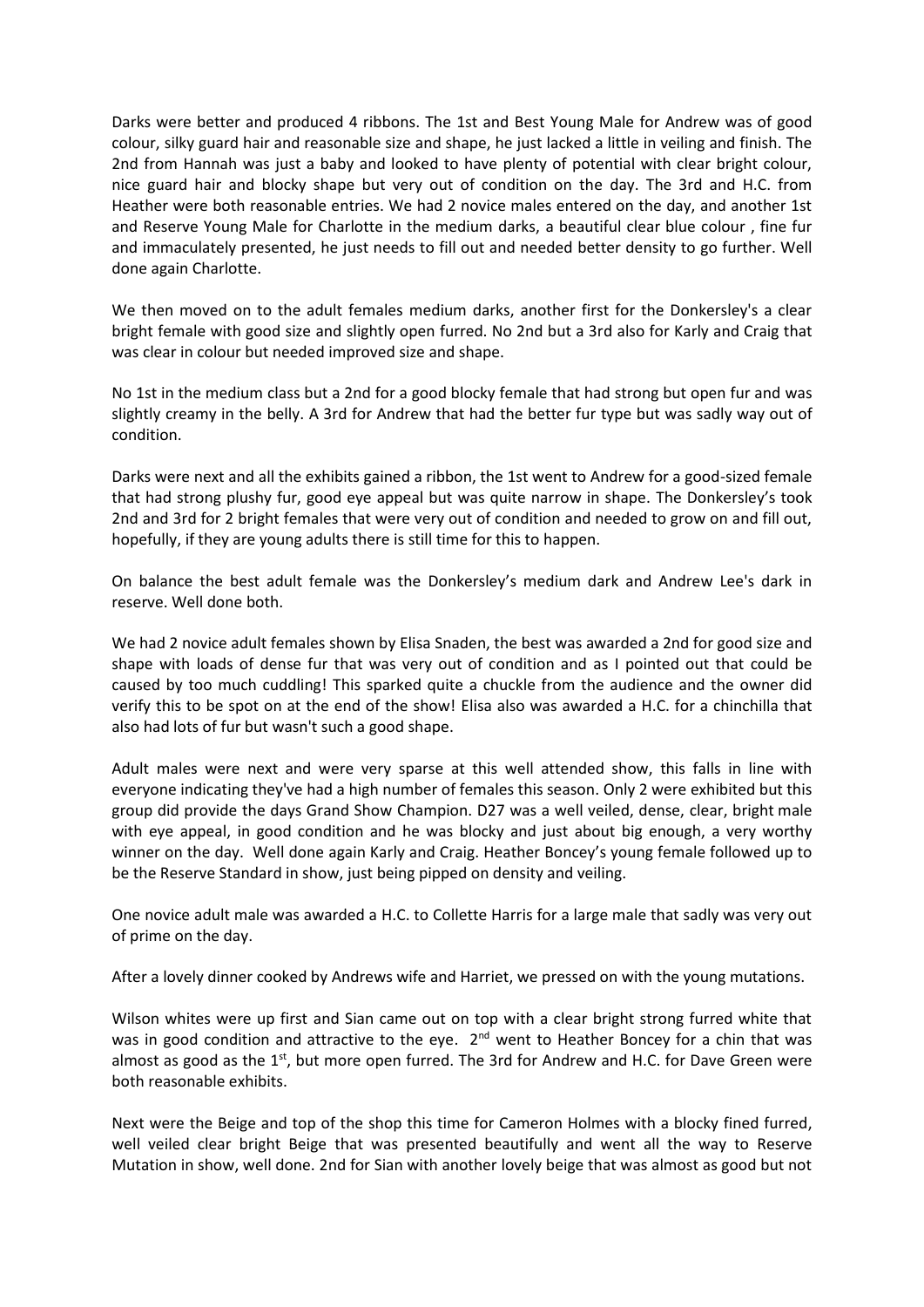in the same condition. Again a 3rd and H.C. for Andrew with 2 nice young beiges that were very out of condition and didn't have quite the clarity of the top 2.

Sullivan Violets were a little disappointing so I couldn't award a 1st ribbon. The 2nd and 3rd from Andrew Lee both had good colour and clear white bellies, the shape and size were reasonable too. However, I could not award a 1st due to the lack of density, the fur was tending to lie down even in the centre of the back thereby showing a distinct lack of fur strength, such a shame as other qualities were present.

Eight Black Velvet's made up a very good class and did provide us with Best Mutation and the eventual Reserve Show Champion for Karly and Craig. The winner was of just acceptable size and conformation but had outstanding coverage over the hips and through the neck for a young Black. The clarity was sharp and it had silky dense fur and although I would have liked it to be slightly bigger and fuller through the shoulders, it couldn't be denied it's awards. Karly and Craig also took the 2nd for a bigger blocker animal but the coverage, intensity and clarity were no match for the winner, Lorraine Prince`s 3rd wasn't far off the pace and was better than average in all departments and much the same for the H.C's from Andrew and Sian, a very nice class.

The AOC class gave us a nice spread of animals with some strong ribbons won. A 1st for a good Homo-brown Velvet from Dave Green, it was presented in very clean condition with excellent shape and size, good fine fur and even coverage. Another 1st for a Pink White from Andrew that had correct conformation, a pleasant peachy colour and was well presented. A Homo-beige received a 2nd for Andrew that was a nice overall example but had oxidized. Another 2<sup>nd</sup>, this time for Heather for a Black White Cross that was blocky and attractive with fair colour but quite open furred. Dave Green received a 3rd for a very attractive Royal Blue, a clear bright colour, lovely density but sadly way out of condition for this mutation which is rarely seen on the show table. Another exhibit that deserves a mention is Hannah Mitchell's medium dark ebony, I awarded a 2nd ribbon for its very nice shape and size, lovely dense fur and clear colour. It was just a little light over the hips and obviously not the finished product we want in an ebony but nevertheless a very useful breeding tool and this has to be acknowledged.

2 very good Novice Young Mutations both received 1<sup>sts</sup>. Charlotte Compton's Wilson White was clear in colour, blocky, well furred and immaculately presented, then we had Elisa Snaden's very nice young Black Velvet which again was blocky, clear in colour, dense and very nicely presented. Well done ladies, very pleasing for the future.

We then moved on to the final group, the Adult Mutations and first up the Wilson Whites and another 1st and Reserve Adult Mutation for the Donkersley's that just edged out Andrew's 2<sup>nd</sup> with the fur type being denser and less open, both were nice examples of Wilson whites. H.C.'s for Rosemary Paxman and Georgie's for two blocky Wilson Whites which were sadly just too creamy.

Beige were next and sadly they couldn't produce a 1st. The best, a 2nd from Karly and Craig was a pretty nice example, but had sadly oxidized. Georgie took 3rd with a beige that was blocky, well furred but just a little small for an adult and again oxidized.

Three Ebonies produced a 1st for Hannah that was silky, well covered and dense with sharp clarity but a trifle necky, the 3rd from Georgie was quite the opposite, very blocky with broad shoulders but more of a powdery black and showing slight tinge.

Finally, the AOC group gave a 1st for Georgie's Sullivan Violet that had good fur and clear colour and was just about an acceptable size for a young adult,